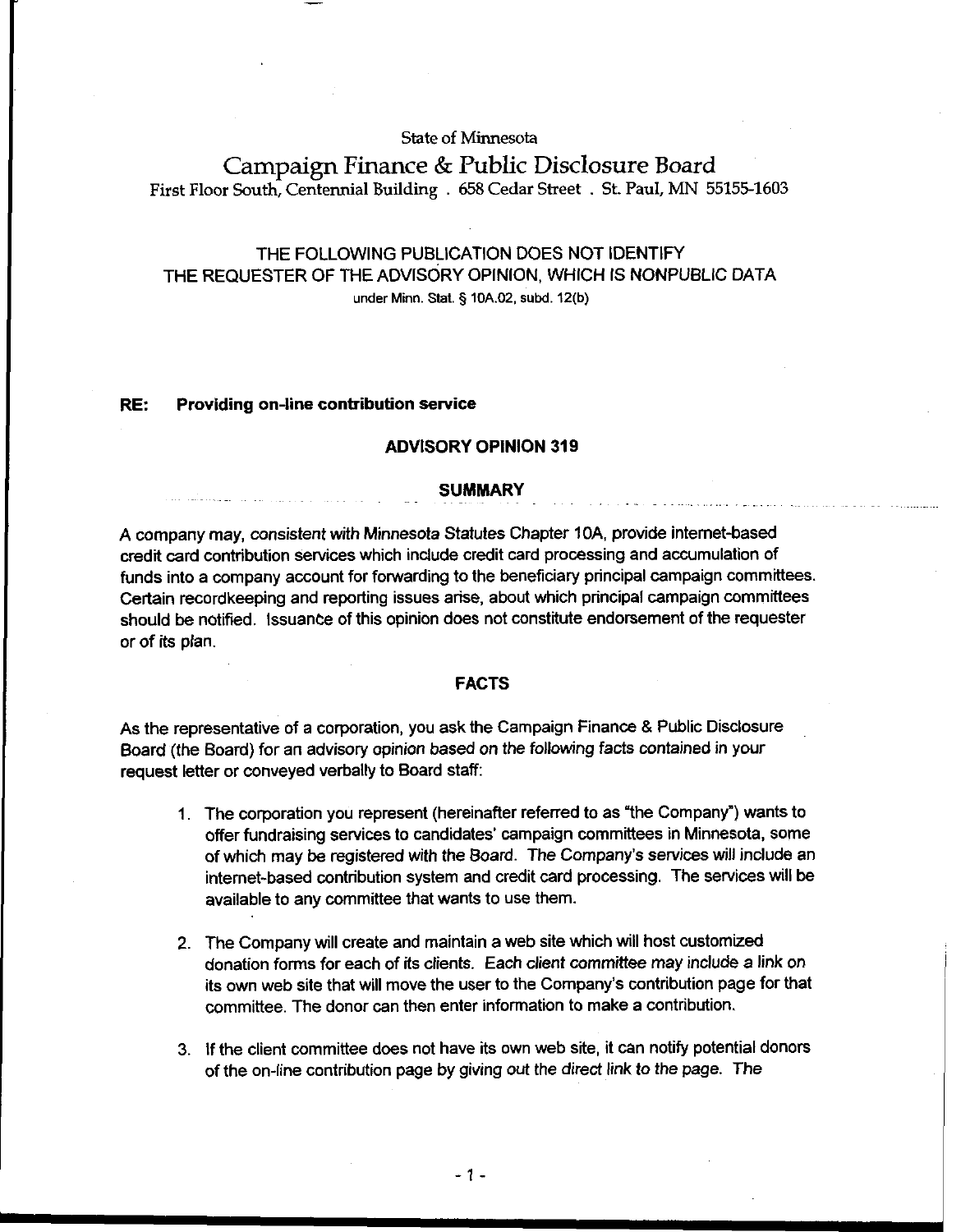Company's host site will also provide an index of all participating committees from which donors may access the donation page for the committee of their choice. The customized donation forms may also include a link back to the web site of the participating committee.

- 4. The Company will not promote the donation page of any particular candidate or candidates. If the Company does any promotion it will be generic to the concept, inviting individuals to visit the Company's site to donate to the candidate of their choice.
- 5. The Company will accept contributions on behalf of the participating committees. Only credit card donations will be accepted. In order to make an on-line contribution, the donor will be required to provide his or her name, address, employer, occupation, donation information, and credit card information.
- 6. The donation form will be programmed not to accept more than the statutory limit that the participating committee may accept from the donor. Donors will be required to check boxes which state that the donor attests that the contribution is made from the donor's own funds and that the donor is personally liable for debt on the credit card used.
- 7. When the donor submits the contribution, and all required information has been provided, the transaction will be transferred to an on-line credit card processing sewice for verification and funds transfer. The funds will be transferred to the Company's bank account.
- 8. The company will periodically tender to each participating committee a check for its contributions. The Company will charge a fee of 10% of all funds raised, which will be deducted from the monthly checks to participating committees. The company will also provide to the participating committees a monthly informational statement including dates and amounts of contributions and such other information as required by the Board.

The Company asks whether its plan, if implemented, would result in any violations of Minnesota Statutes Chapter 10A.

#### **ISSUE**

Does Minnesota Statutes Chapter 10A prohibit a for-profit corporation from providing an internet-based service where donors may make contributions to principal campaign committees registered with the Board, assuming that the corporation initially processes the contributions, receives the funds, and fowards the net proceeds to the committees on a monthly basis?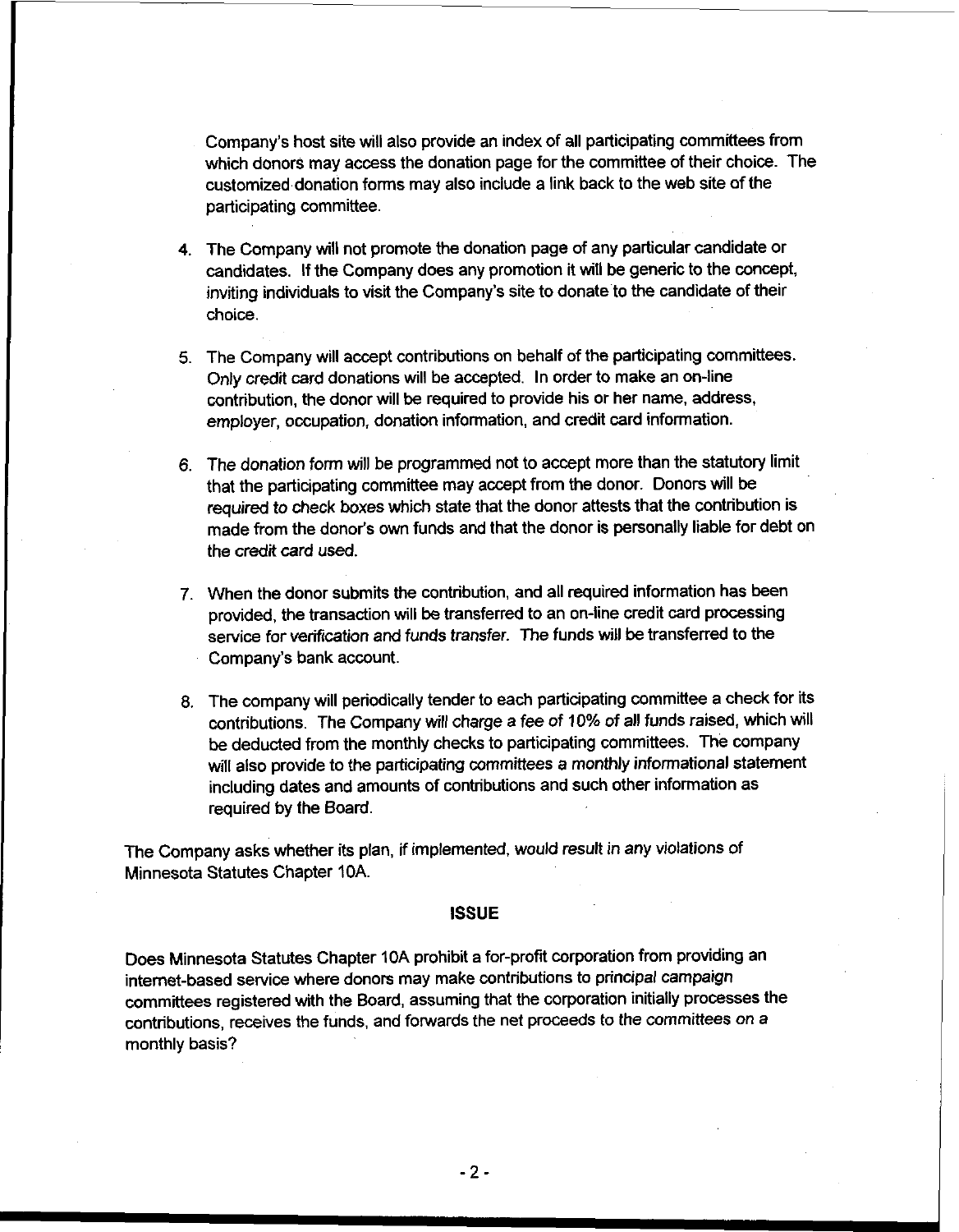## OPINION

The business plan developed by the requester and presented in the fact statement of this opinion does not give rise to any violations of Minnesota Statutes Chapter 10A. However, to enable recipient committees to comply with Chapter IOA, the Board suggests that the Company also follow the recommendations included herein.

This request presents the question of whether the Company's plan would result in prohibited contributions from the Company or in "bundling" under Minn. Stat. § 10A.27, which prohibits a candidate from accepting contributions ' made or delivered" in excess of the amount the contribution limits set forth in the statute.

Subdivision 13 of Minn. Stat. **5** 10A.27 prohibits the acceptance of contributions in excess of \$100 from unregistered entities and Minn. Stat. **5** 21 16.15 prohibits corporate contributions. However transfers from the Company to its client committees are not contributions from the Company to the committees. Thus, the statutory provisions cited above are not applicable to these transfers.

It is the Board's opinion that the service of accumulating, processing, and transfening contributions from individuals to principal campaign committees is not bundling under the plan described. In reaching this conclusion, the Board recognizes the following characteristics of the plan:

1. The Company is providing sewices for a fee.

2. The services are available to any campaign committee that wishes to purchase them.

3. The Company is not itself engaged in solicitation of contributions. It will be up to the client committees to inform potential donors of the internet donation form and urge them to contribute.

4. If the Company provides any publicity, it will **be** generic in form; letting people know that they can go to the Company's site to contribute to the candidate of their choice.

The Company is providing the electronic equivalent of a mailbox into which donors may deposit contributions for forwarding to the client committees. To enable committees to accept credit card transactions without having their own credit card account, the Company processes the information and deducts its fees before forwarding the proceeds to the client committees.

All of the steps in the Company's process are currently accommodated by campaign finance law without consideration of bundling or corporate contribution issues. The postal service accepts payments or credit card information, accumulates it, and forwards it to the addressee committees. Credit card processing companies convert credit card authorizations to money, deduct fees. and forward the net to the committee, usually by direct deposit. The Board sees no difference between the Company's plan and current practice that would render the Company's plan illegal.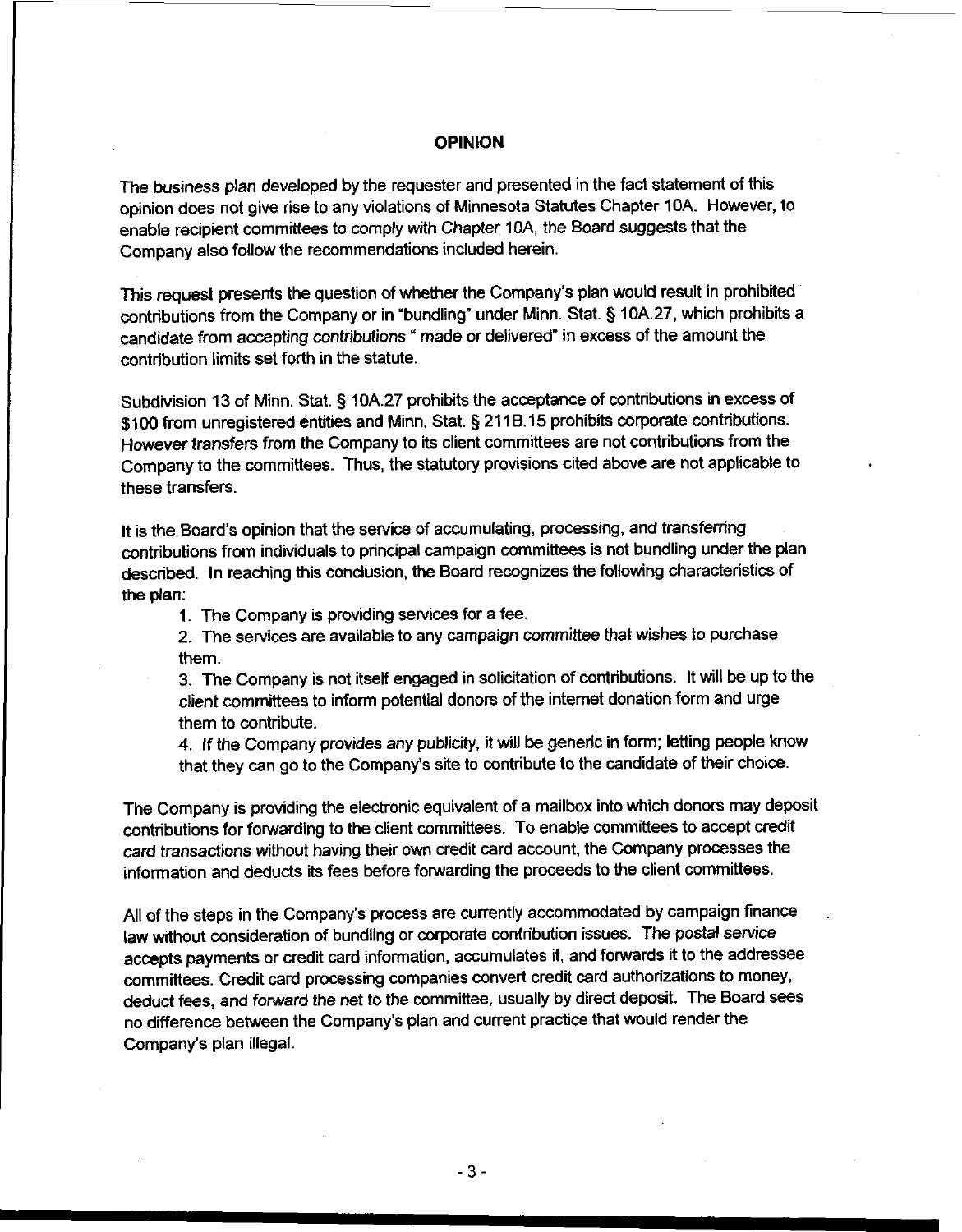The Board does note that the company intends to collect certain data and enforce certain limits that are ultimately the committee treasurer's responsibility. It must be emphasized that the Company's efforts may assist the treasurer in meeting the requirements of Chapter **IOA,** but they do not relieve the treasurer from ensuring compliance with the statutes. In order for the Company to facilitate compliance by participating campaign committees, the Board recommends that it change its planned web implementation and reports to committees in certain ways.

The Company intends to obtain the donor's employer and occupation. This may not be sufficient for committees reporting to the Board. Board reports require two components to employment information. First, the donor must indicate whether he or she has an employer. If the donor has an employer, the name of the employer must be obtained. If the donor does not have an employer, the person is considered self-employed and must provide his or her occupation. The occupation may include commonly recognized occupations, or a statement of the person's work-related activities, such as "retired" or "unemployed".

The reports the Company provides to client committees should include the name and complete address of each donor, including street address, city, state, and zip code. They should also include the donation date and amount, before any fees are deducted, and the employment information described above.

The Company states that it will retain these records for 3 years. Committees are required to obtain and keep this information for 4 years. The Board recommends that the Company do so as well.

The unique combination of services proposed by the Company gives rise to the question of  $\cdot$ when the participating committee "receives" the contribution for the purposes of Chapter **IDA.**  This is significant because the date the contribution is received controls the time period in which the treasurer must deposit the contribution and, indirectly, the time in which the contribution may be retumed to the contributor. It is the Board's opinion that contributions are received for reporting purposes when the committee receives the net proceeds in the mail from the Company.

It is also important that campaign committees be advised that they cannot issue a political contribution refund receipt for a contribution until it is received. Thus receipts may be issued only after the committee receives the proceeds from the Company.

The amount of each contribution for reporting purposes and for the issuance of political contribution refund receipts is the full amount contributed by the donor, before any deductions. The recipient committee would record the full amount of the contributions and at the same time record a campaign expenditure for the Company's fee. If a contribution is to be returned, the full amount, before reduction for processing fees must **be** returned.